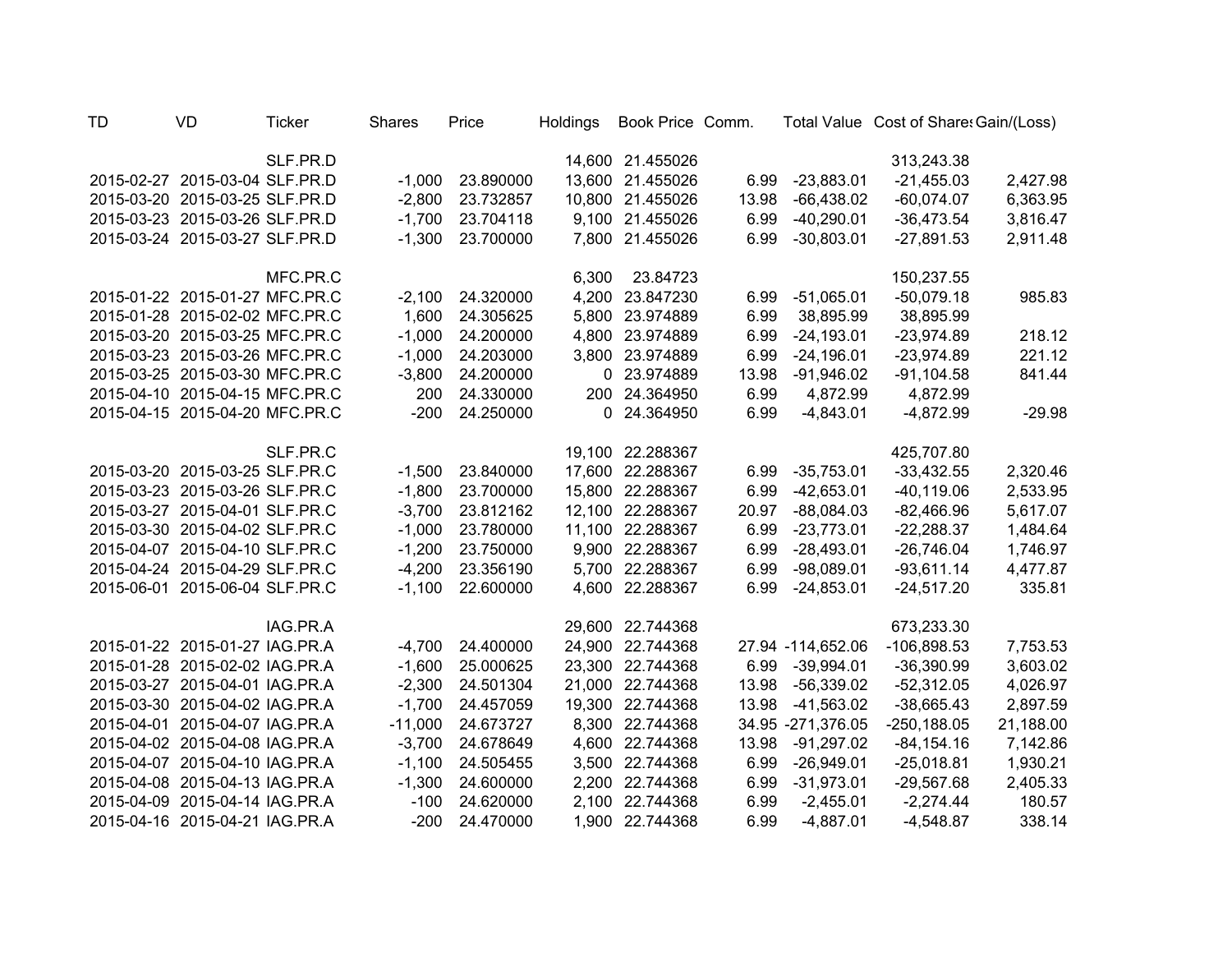|                                | FN.PR.A                        |          |           | 6,900 | 19.2139          |       |                   | 132,575.91    |          |
|--------------------------------|--------------------------------|----------|-----------|-------|------------------|-------|-------------------|---------------|----------|
|                                | GWO.PR.R                       |          |           |       | 6,600 24.522584  |       |                   | 161,849.05    |          |
|                                | 2015-01-16 2015-01-21 GWO.PR.R | $-1,700$ | 24.702353 |       | 4,900 24.522584  | 6.99  | $-41,987.01$      | $-41,688.39$  | 298.62   |
|                                | 2015-03-23 2015-03-26 GWO.PR.R | $-200$   | 25.370000 |       | 4,700 24.522584  | 6.99  | $-5,067.01$       | $-4,904.52$   | 162.49   |
|                                | 2015-03-24 2015-03-27 GWO.PR.R | $-3,000$ | 25.300000 |       | 1,700 24.522584  | 6.99  | $-75,893.01$      | $-73,567.75$  | 2,325.26 |
|                                | 2015-03-26 2015-03-31 GWO.PR.R | $-1,700$ | 25.258824 |       | 0 24.522584      | 6.99  | $-42,933.01$      | $-41,688.39$  | 1,244.62 |
|                                | CF.PR.C                        |          |           |       | 1,700 20.436693  |       |                   | 34,742.38     |          |
| 2015-02-10 2015-02-13 CF.PR.C  |                                | 1,400    | 21.219286 |       | 3,100 20.792377  | 6.99  | 29,713.99         | 29,713.99     |          |
| 2015-04-01 2015-04-07 CF.PR.C  |                                | 200      | 17.250000 |       | 3,300 20.579805  | 6.99  | 3,456.99          | 3,456.99      |          |
| 2015-04-02 2015-04-08 CF.PR.C  |                                | 900      | 17.190000 |       | 4,200 19.855083  | 6.99  | 15,477.99         | 15,477.99     |          |
|                                | CGI.PR.D                       |          |           |       | 5,500 25.222104  |       |                   | 138,721.57    |          |
| 2015-01-08 2015-01-13 CGI.PR.D |                                | $-400$   | 26.110000 |       | 5,100 25.222104  | 6.99  | $-10,437.01$      | $-10,088.84$  | 348.17   |
| 2015-04-10 2015-04-15 CGI.PR.D |                                | $-1,000$ | 25.580000 |       | 4,100 25.222104  | 6.99  | $-25,573.01$      | $-25,222.10$  | 350.91   |
| 2015-04-13 2015-04-16 CGI.PR.D |                                | $-2,400$ | 25.567500 |       | 1,700 25.222104  | 13.98 | $-61,348.02$      | $-60,533.05$  | 814.97   |
| 2015-04-14 2015-04-17 CGI.PR.D |                                | $-1,000$ | 25.530000 |       | 700 25.222104    | 6.99  | $-25,523.01$      | $-25,222.10$  | 300.91   |
| 2015-04-16 2015-04-21 CGI.PR.D |                                | $-700$   | 25.554286 |       | 0 25.222104      | 6.99  | $-17,881.01$      | $-17,655.47$  | 225.54   |
|                                | GWO.PR.I                       |          |           |       | 29,800 22.467679 |       |                   | 669,536.84    |          |
| 2015-03-25 2015-03-30 GWO.PR.I |                                | $-400$   | 24.350000 |       | 29,400 22.467679 | 6.99  | $-9,733.01$       | $-8,987.07$   | 745.94   |
| 2015-03-26 2015-03-31 GWO.PR.I |                                | $-100$   | 24.270000 |       | 29,300 22.467679 | 6.99  | $-2,420.01$       | $-2,246.77$   | 173.24   |
| 2015-03-27 2015-04-01 GWO.PR.I |                                | $-2,000$ | 24.350500 |       | 27,300 22.467679 | 6.99  | $-48,694.01$      | $-44,935.36$  | 3,758.65 |
| 2015-03-31 2015-04-06 GWO.PR.I |                                | $-2,000$ | 24.075000 |       | 25,300 22.467679 | 13.98 | $-48,136.02$      | -44,935.36    | 3,200.66 |
| 2015-04-06 2015-04-09 GWO.PR.I |                                | $-5,300$ | 24.240000 |       | 20,000 22.467679 |       | 20.97 -128,451.03 | $-119,078.70$ | 9,372.33 |
| 2015-04-08 2015-04-13 GWO.PR.I |                                | 100      | 24.100000 |       | 20,100 22.476148 | 6.99  | 2,416.99          | 2,416.99      |          |
| 2015-04-14 2015-04-17 GWO.PR.I |                                | $-200$   | 24.225000 |       | 19,900 22.476148 | 6.99  | $-4,838.01$       | $-4,495.23$   | 342.78   |
| 2015-04-24 2015-04-29 GWO.PR.I |                                | $-6,000$ | 23.870000 |       | 13,900 22.476148 |       | 20.97 -143,199.03 | $-134,856.89$ | 8,342.14 |
| 2015-04-28 2015-05-01 GWO.PR.I |                                | $-500$   | 24.006000 |       | 13,400 22.476148 | 6.99  | $-11,996.01$      | $-11,238.07$  | 757.94   |
| 2015-05-05 2015-05-08 GWO.PR.I |                                | $-1,700$ | 24.022353 |       | 11,700 22.476148 | 13.98 | $-40,824.02$      | $-38,209.45$  | 2,614.57 |
|                                | NPI.PR.A                       |          |           |       | 3,500 20.137703  |       |                   | 70,481.96     |          |
|                                | GWO.PR.N                       |          |           |       | 30,800 21.918275 |       |                   | 675,082.86    |          |
| 2015-03-24 2015-03-27 GWO.PR.N |                                | 1,900    | 18.374737 |       | 32,700 21.712595 | 6.99  | 34,918.99         | 34,918.99     |          |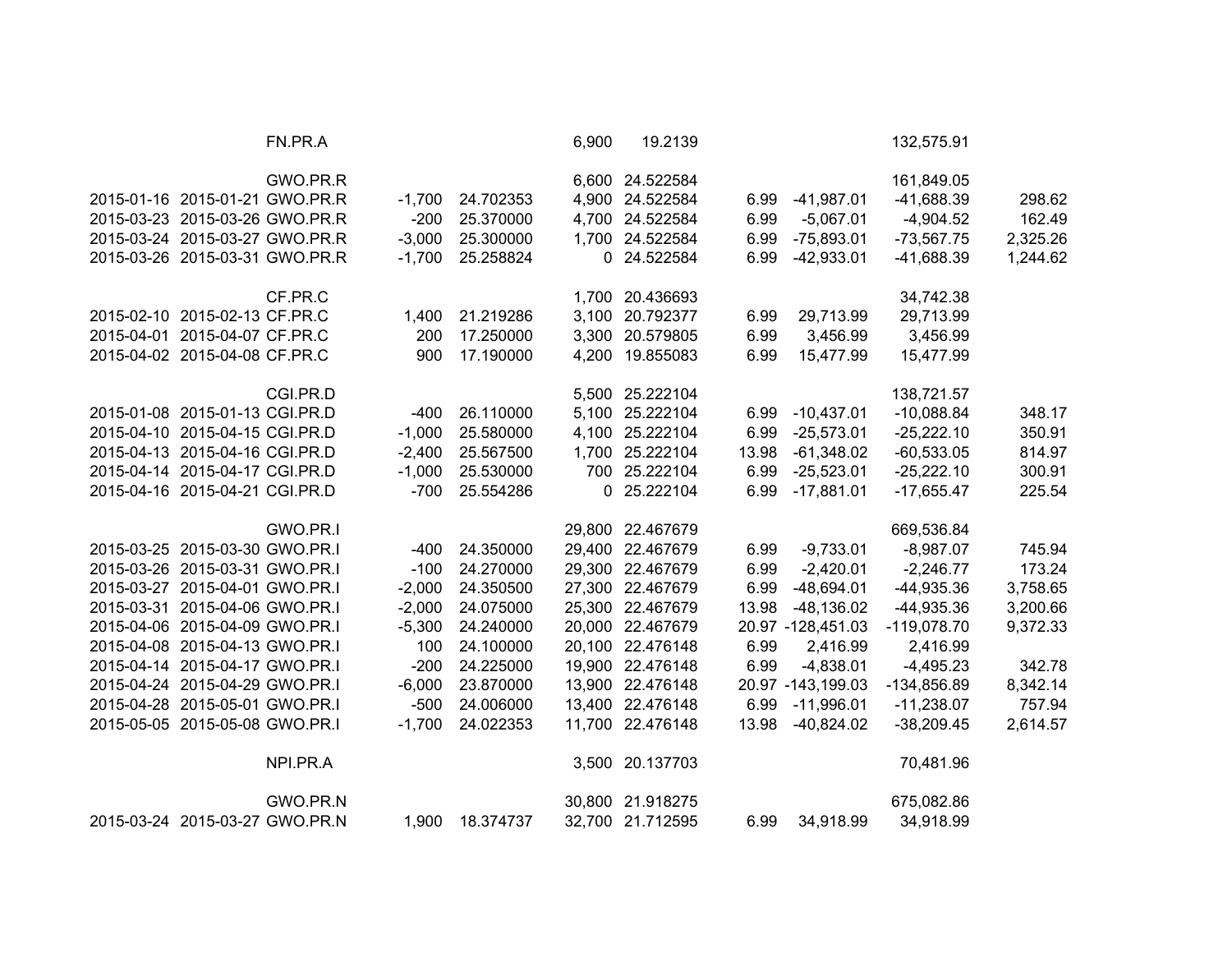| 2015-04-07 2015-04-10 GWO.PR.N |                                | 700      | 17.820000 | 33,400 21.631223 | 6.99  | 12,480.99         | 12,480.99     |              |
|--------------------------------|--------------------------------|----------|-----------|------------------|-------|-------------------|---------------|--------------|
|                                | 2015-04-10 2015-04-15 GWO.PR.N | 1,700    | 17.150000 | 35,100 21.414383 | 6.99  | 29,161.99         | 29,161.99     |              |
|                                |                                |          |           |                  |       |                   |               |              |
|                                | AX.PR.E                        |          |           | 3,700 20.185397  |       |                   | 74,685.97     |              |
| 2015-04-10 2015-04-15 AX.PR.E  |                                | $-100$   | 18.350000 | 3,600 20.185397  | 6.99  | $-1,828.01$       | $-2,018.54$   | $-190.53$    |
| 2015-04-20 2015-04-23 AX.PR.E  |                                | $-1,000$ | 17.950000 | 2,600 20.185397  | 6.99  | $-17,943.01$      | $-20,185.40$  | $-2,242.39$  |
| 2015-04-22 2015-04-27 AX.PR.E  |                                | $-300$   | 17.720000 | 2,300 20.185397  | 6.99  | $-5,309.01$       | $-6,055.62$   | $-746.61$    |
| 2015-04-23 2015-04-28 AX.PR.E  |                                | $-2,300$ | 17.647826 | 0 20.185397      | 6.99  | $-40,583.01$      | $-46,426.41$  | $-5,843.40$  |
|                                | FFH.PR.E                       |          |           | 4,000 19.737493  |       |                   | 78,949.97     |              |
| 2015-01-30 2015-02-04 FFH.PR.E |                                | $-800$   | 15.300000 | 3,200 19.737493  | 6.99  | $-12,233.01$      | $-15,789.99$  | $-3,556.98$  |
| 2015-02-02 2015-02-05 FFH.PR.E |                                | $-600$   | 15.461667 | 2,600 19.737493  | 6.99  | $-9,270.01$       | $-11,842.50$  | $-2,572.49$  |
| 2015-02-03 2015-02-06 FFH.PR.E |                                | $-2,600$ | 15.150000 | 0 19.737493      | 6.99  | $-39,383.01$      | $-51,317.48$  | $-11,934.47$ |
| 2015-03-24 2015-03-27 FFH.PR.E |                                | 1,100    | 15.270000 | 1,100 15.276355  | 6.99  | 16,803.99         | 16,803.99     |              |
| 2015-04-24 2015-04-29 FFH.PR.E |                                | $-1,100$ | 15.540000 | 0 15.276355      | 6.99  | $-17,087.01$      | $-16,803.99$  | 283.02       |
|                                |                                |          |           |                  |       |                   |               |              |
|                                | DF.PR.A                        |          |           | 8,600 10.157544  |       |                   | 87,354.88     |              |
| 2015-04-02 2015-04-08 DF.PR.A  |                                | $-1,700$ | 10.150000 | 6,900 10.157544  | 6.99  | $-17,248.01$      | $-17,267.83$  | $-19.82$     |
| 2015-04-16 2015-04-21 DF.PR.A  |                                | $-6,900$ | 10.200000 | 0 10.157544      | 13.98 | $-70,366.02$      | $-70,087.05$  | 278.97       |
| 2015-05-28 2015-06-02 DF.PR.A  |                                | 7,000    | 10.090000 | 7,000 10.090999  | 6.99  | 70,636.99         | 70,636.99     |              |
|                                | BAM.PR.M                       |          |           | 15,300 21.488521 |       |                   | 328,774.37    |              |
| 2015-01-21 2015-01-26 BAM.PR.M |                                | $-1,300$ | 22.864615 | 14,000 21.488521 | 6.99  | $-29,717.01$      | $-27,935.08$  | 1,781.93     |
| 2015-01-22 2015-01-27 BAM.PR.M |                                | $-2,300$ | 22.976957 | 11,700 21.488521 | 13.98 | $-52,833.02$      | $-49,423.60$  | 3,409.42     |
| 2015-01-23 2015-01-28 BAM.PR.M |                                | $-1,000$ | 23.400000 | 10,700 21.488521 | 6.99  | $-23,393.01$      | $-21,488.52$  | 1,904.49     |
| 2015-01-28 2015-02-02 BAM.PR.M |                                | $-400$   | 22.955000 | 10,300 21.488521 | 6.99  | $-9,175.01$       | $-8,595.41$   | 579.60       |
| 2015-01-29 2015-02-03 BAM.PR.M |                                | $-8,200$ | 22.865856 | 2,100 21.488521  |       | 41.96 -187,458.06 | $-176,205.87$ | 11,252.19    |
| 2015-03-09 2015-03-12 BAM.PR.M |                                | $-800$   | 23.223750 | 1,300 21.488521  | 6.99  | $-18,572.01$      | $-17,190.82$  | 1,381.19     |
| 2015-06-18 2015-06-23 BAM.PR.M |                                | 1,100    | 21.280000 | 2,400 21.395861  | 6.99  | 23,414.99         | 23,414.99     |              |
|                                | FTN.PR.A                       |          |           | 5,000 10.087198  |       |                   | 50,435.99     |              |
| 2015-04-08 2015-04-13 FTN.PR.A |                                | $-2,500$ | 10.110000 | 2,500 10.087198  | 6.99  | $-25,268.01$      | $-25,218.00$  | 50.01        |
| 2015-04-10 2015-04-15 FTN.PR.A |                                | $-2,500$ | 10.120000 | 0 10.087198      | 6.99  | $-25,293.01$      | $-25,218.00$  | 75.01        |
|                                |                                |          |           |                  |       |                   |               |              |
|                                | SLF.PR.G                       |          |           | 28,700 22.308039 |       |                   | 640,240.73    |              |
| 2015-03-20 2015-03-25 SLF.PR.G |                                | 1,200    | 17.850000 | 29,900 22.129355 | 6.99  | 21,426.99         | 21,426.99     |              |
| 2015-03-23 2015-03-26 SLF.PR.G |                                | 4,500    | 17.955333 | 34,400 21.583944 | 20.97 | 80,819.97         | 80,819.97     |              |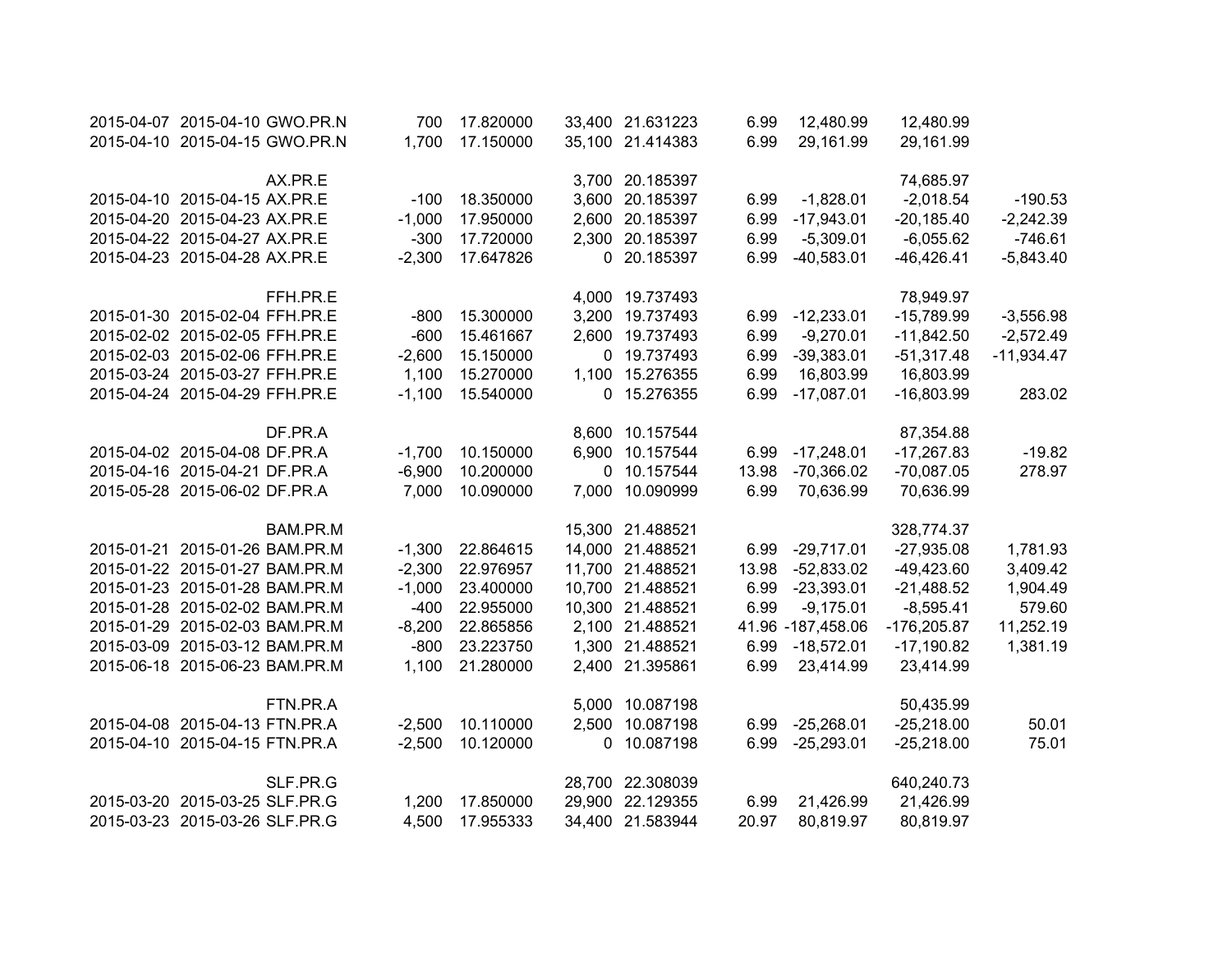|              | 309,957.49    |                     |       | 15,100 20.526986 |           |          | FTS.PR.H                       |  |
|--------------|---------------|---------------------|-------|------------------|-----------|----------|--------------------------------|--|
|              | 18,806.99     | 18,806.99           | 6.99  | 16,100 20.420154 | 18.800000 | 1,000    | 2015-01-06 2015-01-09 FTS.PR.H |  |
| $-15,257.31$ | $-181,739.37$ | 41.94 - 166, 482.06 |       | 7,200 20.420154  | 18.710562 | $-8,900$ | 2015-01-16 2015-01-21 FTS.PR.H |  |
| $-9,915.44$  | $-59,218.45$  | $-49,303.01$        | 6.99  | 4,300 20.420154  | 17.003448 | $-2,900$ | 2015-02-04 2015-02-07 FTS.PR.H |  |
| $-3,477.14$  | $-20,420.15$  | $-16,943.01$        | 6.99  | 3,300 20.420154  | 16.950000 | $-1,000$ | 2015-02-17 2015-02-20 FTS.PR.H |  |
| $-11,965.48$ | $-67,386.51$  | $-55,421.03$        | 20.97 | 0 20.420154      | 16.800606 | $-3,300$ | 2015-02-18 2015-02-23 FTS.PR.H |  |
|              | 36,270.43     |                     |       | 1,700 21.335544  |           |          | CF.PR.A                        |  |
| $-5,422.42$  | $-36,270.43$  | $-30,848.01$        | 6.99  | 0 21.335544      | 18.150000 | $-1,700$ | 2015-02-10 2015-02-13 CF.PR.A  |  |
|              | 32,044.79     |                     |       | 1,500 21.363196  |           |          | BRF.PR.F                       |  |
| 1,142.45     | $-17,090.56$  | $-18,233.01$        | 6.99  | 700 21.363196    | 22.800000 | $-800$   | 2015-03-02 2015-03-05 BRF.PR.F |  |
| 1,068.77     | $-14,954.24$  | $-16,023.01$        | 6.99  | 0 21.363196      | 22.900000 | $-700$   | 2015-03-03 2015-03-06 BRF.PR.F |  |
|              | 644,080.74    |                     |       | 28,900 22.286531 |           |          | MFC.PR.F                       |  |
|              | 18,766.99     | 18,766.99           | 6.99  | 29,900 22.168820 | 18.760000 | 1,000    | 2015-03-25 2015-03-30 MFC.PR.F |  |
|              | 5,646.99      | 5,646.99            | 6.99  | 30,200 22.135587 | 18.800000 | 300      | 2015-03-26 2015-03-31 MFC.PR.F |  |
|              | 28,425.99     | 28,425.99           | 6.99  | 31,700 21.984881 | 18.946000 | 1,500    | 2015-03-27 2015-04-01 MFC.PR.F |  |
|              | 6,950.99      | 6,950.99            | 6.99  | 32,100 21.927467 | 17.360000 | 400      | 2015-04-13 2015-04-16 MFC.PR.F |  |
|              | 23,918.99     | 23,918.99           | 6.99  | 33,500 21.725095 | 17.080000 | 1,400    | 2015-04-17 2015-04-22 MFC.PR.F |  |
|              | 63,952.97     |                     |       | 6,300 10.151265  |           |          | DGS.PR.A                       |  |
| 34.23        | $-22,332.78$  | $-22,367.01$        | 6.99  | 4,100 10.151265  | 10.170000 | $-2,200$ | 2015-03-24 2015-03-27 DGS.PR.A |  |
| 133.97       | $-24,363.04$  | $-24,497.01$        | 6.99  | 1,700 10.151265  | 10.210000 | $-2,400$ | 2015-04-06 2015-04-09 DGS.PR.A |  |
| 143.86       | $-17,257.15$  | $-17,401.01$        | 6.99  | 0 10.151265      | 10.240000 | $-1,700$ | 2015-04-07 2015-04-10 DGS.PR.A |  |
|              | 350,519.90    |                     |       | 14,200 24.684500 |           |          | PVS.PR.D                       |  |
|              | 24,563.99     | 24,563.99           | 6.99  | 15,200 24.676572 | 24.557000 | 1,000    | 2015-01-21 2015-01-26 PVS.PR.D |  |
|              | 24,766.99     | 24,766.99           | 6.99  | 16,200 24.682153 | 24.760000 | 1,000    | 2015-01-23 2015-01-28 PVS.PR.D |  |
|              | 187,581.94    | 187,581.94          | 41.94 | 23,800 24.682051 | 24.676316 | 7,600    | 2015-01-29 2015-02-04 PVS.PR.D |  |
|              | 27,121.99     | 27,121.99           | 6.99  | 24,900 24.680916 | 24.650000 | 1,100    | 2015-02-27 2015-03-04 PVS.PR.D |  |
| $-287.91$    | $-24,680.92$  | $-24,393.01$        | 6.99  | 23,900 24.680916 | 24.400000 | $-1,000$ | 2015-04-15 2015-04-20 PVS.PR.D |  |
| $-400.18$    | $-59,234.20$  | $-58,834.02$        | 13.98 | 21,500 24.680916 | 24.520000 | $-2,400$ | 2015-04-22 2015-04-27 PVS.PR.D |  |
| $-329.28$    | $-61,702.29$  | $-61,373.01$        | 6.99  | 19,000 24.680916 | 24.552000 | $-2,500$ | 2015-04-23 2015-04-28 PVS.PR.D |  |
| $-837.46$    | $-148,085.50$ | 27.96 - 147, 248.04 |       | 13,000 24.680916 | 24.546000 | $-6,000$ | 2015-04-24 2015-04-29 PVS.PR.D |  |
| $-47.45$     | $-12,340.46$  | $-12,293.01$        | 6.99  | 12,500 24.680916 | 24.600000 | $-500$   | 2015-04-27 2015-04-30 PVS.PR.D |  |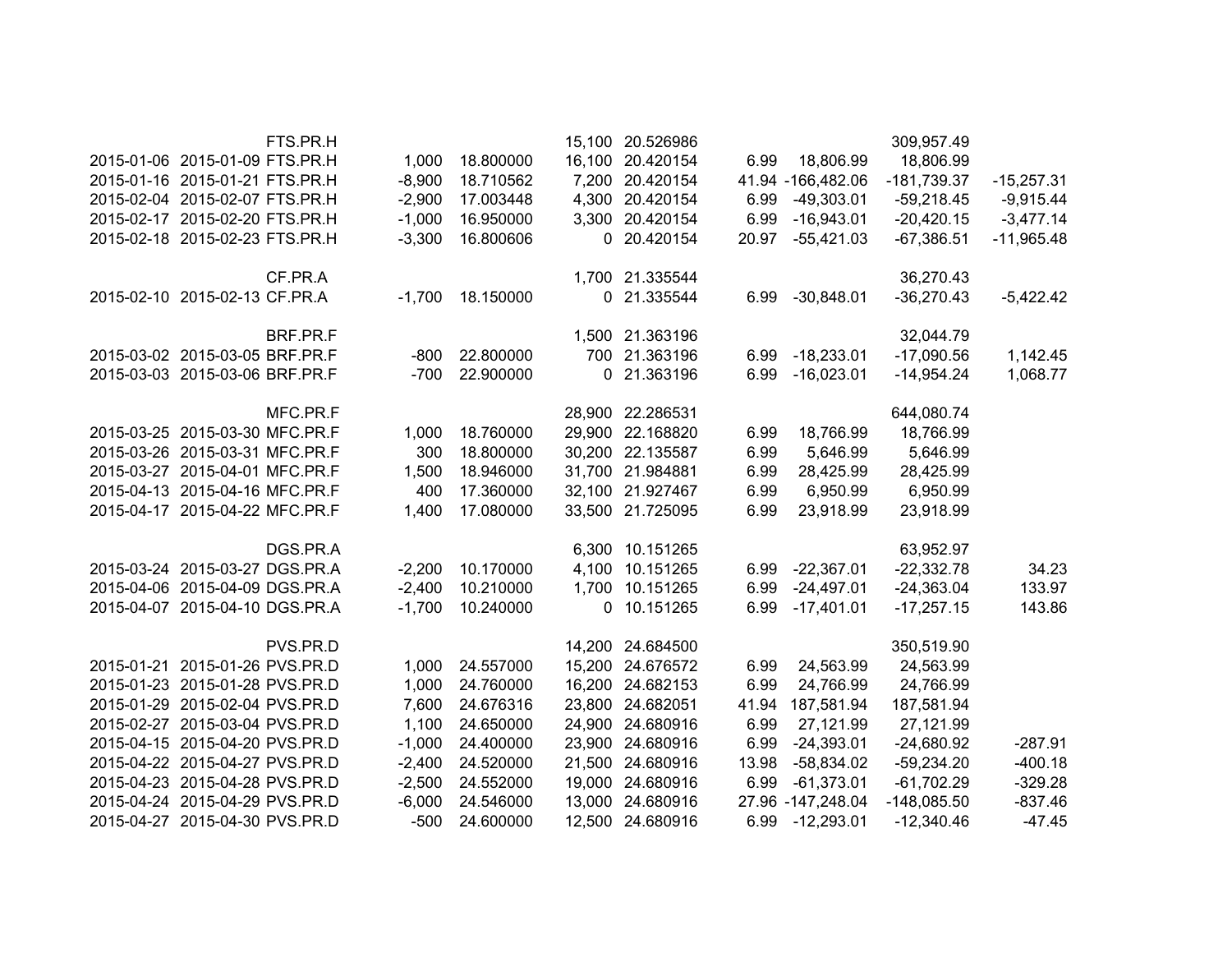| 2015-04-28 2015-05-01 PVS.PR.D |          | $-900$   | 24.640000 | 11,600 24.680916 | 6.99  | $-22,169.01$      | $-22,212.82$  | $-43.81$    |
|--------------------------------|----------|----------|-----------|------------------|-------|-------------------|---------------|-------------|
| 2015-04-30 2015-05-05 PVS.PR.D |          | $-1,800$ | 24.617778 | 9,800 24.680916  | 13.98 | $-44,298.02$      | $-44,425.65$  | $-127.63$   |
| 2015-05-13 2015-05-19 PVS.PR.D |          | 1,300    | 24.458462 | 11,100 24.655493 | 6.99  | 31,802.99         | 31,802.99     |             |
| 2015-06-02 2015-06-05 PVS.PR.D |          | $-1,100$ | 24.630000 | 10,000 24.655493 | 6.99  | $-27,086.01$      | $-27,121.04$  | $-35.03$    |
| 2015-06-03 2015-06-08 PVS.PR.D |          | $-4,500$ | 24.600222 | 5,500 24.655493  |       | 20.97 -110,680.03 | $-110,949.72$ | $-269.69$   |
| 2015-06-04 2015-06-09 PVS.PR.D |          |          | 24.680000 | 3,200 24.655493  | 20.97 | $-56,743.03$      | $-56,707.63$  | 35.40       |
|                                |          | $-2,300$ |           |                  |       |                   |               |             |
| 2015-06-17 2015-06-22 PVS.PR.D |          | $-1,300$ | 24.599231 | 1,900 24.655493  | 13.98 | $-31,965.02$      | $-32,052.14$  | $-87.12$    |
| 2015-06-18 2015-06-23 PVS.PR.D |          | $-1,900$ | 24.558947 | 0 24.655493      | 6.99  | $-46,655.01$      | $-46,845.44$  | $-190.43$   |
|                                | TRP.PR.A |          |           | 10,800 21.135649 |       |                   | 228,265.01    |             |
| 2015-01-02 2015-01-07 TRP.PR.A |          | 2,000    | 21.457000 | 12,800 21.186406 | 6.99  | 42,920.99         | 42,920.99     |             |
| 2015-01-05 2015-01-08 TRP.PR.A |          | 5,700    | 21.271579 | 18,500 21.214160 | 27.96 | 121,275.96        | 121,275.96    |             |
| 2015-01-07 2015-01-12 TRP.PR.A |          | 1,400    | 21.350000 | 19,900 21.224068 | 6.99  | 29,896.99         | 29,896.99     |             |
| 2015-01-09 2015-01-14 TRP.PR.A |          | 4,000    | 21.780000 | 23,900 21.317696 | 13.98 | 87,133.98         | 87,133.98     |             |
| 2015-01-28 2015-02-02 TRP.PR.A |          | $-2,600$ | 20.776923 | 21,300 21.317696 | 13.98 | $-54,006.02$      | $-55,426.01$  | $-1,419.99$ |
| 2015-01-29 2015-02-03 TRP.PR.A |          | $-3,400$ | 20.515000 | 17,900 21.317696 | 20.97 | $-69,730.03$      | $-72,480.17$  | $-2,750.14$ |
| 2015-02-04 2015-02-07 TRP.PR.A |          | $-5,800$ | 20.291379 | 12,100 21.317696 |       | 41.94 -117,648.06 | $-123,642.64$ | $-5,994.58$ |
| 2015-02-05 2015-02-10 TRP.PR.A |          | $-700$   | 20.400000 | 11,400 21.317696 |       | 6.99 - 14, 273.01 | $-14,922.39$  | $-649.38$   |
| 2015-02-06 2015-02-11 TRP.PR.A |          | $-3,900$ | 20.287179 | 7,500 21.317696  | 20.97 | $-79,099.03$      | $-83,139.01$  | $-4,039.99$ |
| 2015-02-09 2015-02-12 TRP.PR.A |          | $-1,400$ | 20.000000 | 6,100 21.317696  | 6.99  | $-27,993.01$      | $-29,844.77$  | $-1,851.76$ |
| 2015-02-10 2015-02-13 TRP.PR.A |          | $-6,100$ | 20.124754 | 0 21.317696      |       | 27.96 -122,733.04 | $-130,037.95$ | $-7,304.91$ |
|                                |          |          |           |                  |       |                   |               |             |
| 2015-04-10 2015-04-15 TRP.PR.A |          | 100      | 18.750000 | 100 18.819900    | 6.99  | 1,881.99          | 1,881.99      |             |
|                                | BRF.PR.E |          |           | 700 21.329986    |       |                   | 14,930.99     |             |
| 2015-02-24 2015-02-27 BRF.PR.E |          | -700     | 22.720000 | 0 21.329986      |       | 6.99 -15,897.01   | $-14,930.99$  | 966.02      |
|                                | IFC.PR.A |          |           | 4,800 24.203041  |       |                   | 116,174.60    |             |
| 2015-01-02 2015-01-07 IFC.PR.A |          |          |           | 9,900 23.524502  |       |                   | 116,717.97    |             |
|                                |          | 5,100    | 22.881765 |                  |       | 20.97 116,717.97  |               |             |
| 2015-01-13 2015-01-16 IFC.PR.A |          | $-200$   | 23.320000 | 9,700 23.524502  | 6.99  | $-4,657.01$       | $-4,704.90$   | $-47.89$    |
| 2015-01-22 2015-01-27 IFC.PR.A |          | 5,100    | 21.378039 | 14,800 22.786731 | 27.96 | 109,055.96        | 109,055.96    |             |
| 2015-03-10 2015-03-13 IFC.PR.A |          | 1,100    | 21.150000 | 15,900 22.673938 | 6.99  | 23,271.99         | 23,271.99     |             |
| 2015-03-11 2015-03-16 IFC.PR.A |          | 1,900    | 21.480000 | 17,800 22.547281 | 13.98 | 40,825.98         | 40,825.98     |             |
| 2015-03-13 2015-03-18 IFC.PR.A |          | 200      | 21.135000 | 18,000 22.531977 | 6.99  | 4,233.99          | 4,233.99      |             |
| 2015-03-17 2015-03-20 IFC.PR.A |          | 3,200    | 21.191875 | 21,200 22.330357 | 13.98 | 67,827.98         | 67,827.98     |             |
| 2015-03-18 2015-03-23 IFC.PR.A |          | 2,900    | 21.197586 | 24,100 22.194628 | 13.98 | 61,486.98         | 61,486.98     |             |
| 2015-03-19 2015-03-24 IFC.PR.A |          | 2,400    | 21.200000 | 26,500 22.105076 | 13.98 | 50,893.98         | 50,893.98     |             |
| 2015-03-20 2015-03-25 IFC.PR.A |          | 1,500    | 21.350000 | 28,000 22.064876 | 6.99  | 32,031.99         | 32,031.99     |             |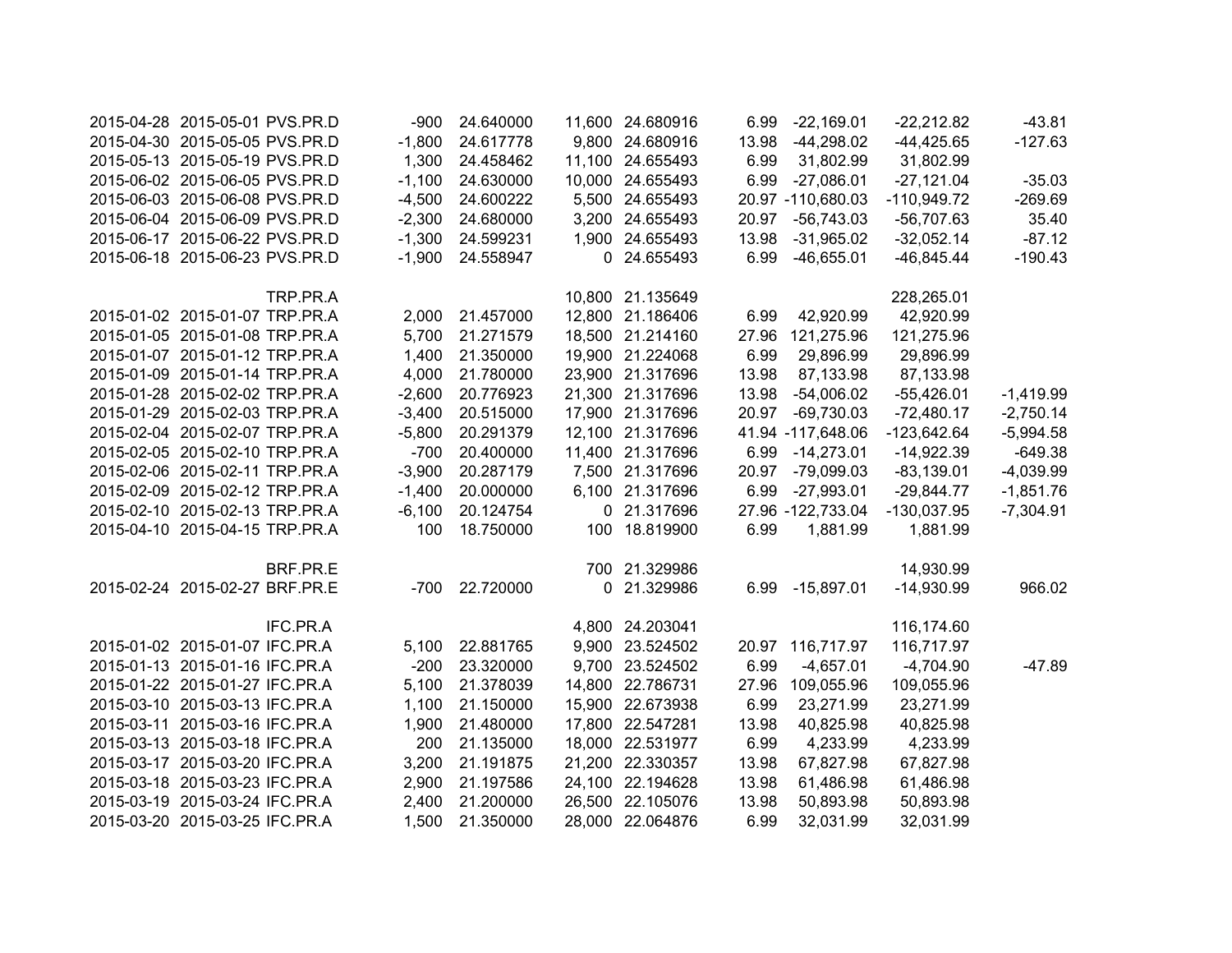| 2015-04-07 2015-04-10 IFC.PR.A |          | 900      | 20.120000 | 28,900 22.004550 | 6.99  | 18,114.99     | 18,114.99     |              |
|--------------------------------|----------|----------|-----------|------------------|-------|---------------|---------------|--------------|
| 2015-04-08 2015-04-13 IFC.PR.A |          | 900      | 19.805556 | 29,800 21.938372 | 6.99  | 17,831.99     | 17,831.99     |              |
| 2015-04-09 2015-04-14 IFC.PR.A |          | 1,000    | 19.550000 | 30,800 21.861055 | 6.99  | 19,556.99     | 19,556.99     |              |
|                                | TA.PR.H  |          |           | 3,000 21.372660  |       |               | 64,117.98     |              |
|                                | HSE.PR.A |          |           | 5,100 19.706853  |       |               | 100,504.95    |              |
| 2015-01-30 2015-02-04 HSE.PR.A |          | $-2,000$ | 17.124500 | 3,100 19.706853  | 13.98 | $-34,235.02$  | $-39,413.71$  | $-5,178.69$  |
| 2015-02-03 2015-02-06 HSE.PR.A |          | $-2,300$ | 16.616957 | 800 19.706853    | 13.98 | $-38,205.02$  | $-45,325.76$  | $-7,120.74$  |
| 2015-03-05 2015-03-10 HSE.PR.A |          | $-800$   | 17.606250 | 0 19.706853      | 6.99  | $-14,078.01$  | $-15,765.48$  | $-1,687.47$  |
| 2015-03-25 2015-03-30 HSE.PR.A |          | 2,000    | 17.200000 | 2,000 17.203495  | 6.99  | 34,406.99     | 34,406.99     |              |
| 2015-03-26 2015-03-31 HSE.PR.A |          | 2,000    | 17.100000 | 4,000 17.153495  | 6.99  | 34,206.99     | 34,206.99     |              |
| 2015-03-27 2015-04-01 HSE.PR.A |          | 10,300   | 17.050971 | 14,300 17.082093 | 34.95 | 175,659.95    | 175,659.95    |              |
| 2015-04-01 2015-04-07 HSE.PR.A |          | 5,000    | 16.664600 | 19,300 16.975383 | 27.96 | 83,350.96     | 83,350.96     |              |
| 2015-04-10 2015-04-15 HSE.PR.A |          | 2,700    | 16.193333 | 22,000 16.880040 | 13.98 | 43,735.98     | 43,735.98     |              |
| 2015-05-07 2015-05-12 HSE.PR.A |          | 1,000    | 17.399000 | 23,000 16.902907 | 6.99  | 17,405.99     | 17,405.99     |              |
| 2015-05-11 2015-05-14 HSE.PR.A |          | 7,900    | 17.893797 | 30,900 17.157146 | 27.96 | 141,388.96    | 141,388.96    |              |
| 2015-05-12 2015-05-15 HSE.PR.A |          | 1,400    | 17.797143 | 32,300 17.185102 | 6.99  | 24,922.99     | 24,922.99     |              |
| 2015-05-14 2015-05-20 HSE.PR.A |          | 600      | 17.300000 | 32,900 17.187410 | 6.99  | 10,386.99     | 10,386.99     |              |
| 2015-05-20 2015-05-25 HSE.PR.A |          | 3,500    | 17.196571 | 36,400 17.188675 | 13.98 | 60,201.98     | 60,201.98     |              |
|                                | ENB.PR.H |          |           | 3,300 21.061354  |       |               | 69,502.47     |              |
| 2015-01-15 2015-01-20 ENB.PR.H |          | 1,000    | 21.000000 | 4,300 21.048712  | 6.99  | 21,006.99     | 21,006.99     |              |
| 2015-01-16 2015-01-21 ENB.PR.H |          | 8,200    | 20.839024 | 12,500 20.914512 | 41.94 | 170,921.94    | 170,921.94    |              |
| 2015-02-03 2015-02-06 ENB.PR.H |          | 2,400    | 19.460000 | 14,900 20.681166 | 13.98 | 46,717.98     | 46,717.98     |              |
| 2015-02-10 2015-02-13 ENB.PR.H |          | $-300$   | 19.453333 | 14,600 20.681166 | 6.99  | $-5,829.01$   | $-6,204.35$   | $-375.34$    |
| 2015-02-11 2015-02-16 ENB.PR.H |          | $-1,100$ | 18.910000 | 13,500 20.681166 | 6.99  | $-20,794.01$  | $-22,749.28$  | $-1,955.27$  |
| 2015-02-23 2015-02-26 ENB.PR.H |          | $-3,100$ | 18.109677 | 10,400 20.681166 | 6.99  | $-56, 133.01$ | $-64, 111.62$ | $-7,978.61$  |
| 2015-02-24 2015-02-27 ENB.PR.H |          | $-3,600$ | 18.143611 | 6,800 20.681166  | 20.97 | $-65,296.03$  | $-74,452.20$  | $-9,156.17$  |
| 2015-02-25 2015-03-02 ENB.PR.H |          | $-2,100$ | 18.170000 | 4,700 20.681166  | 13.98 | $-38,143.02$  | $-43,430.45$  | $-5,287.43$  |
| 2015-02-27 2015-03-04 ENB.PR.H |          | $-4,700$ | 18.203617 | 0 20.681166      | 6.99  | $-85,550.01$  | $-97,201.48$  | $-11,651.47$ |
|                                | PWF.PR.P |          |           | 1,000 20.566990  |       |               | 20,566.99     |              |
| 2015-03-20 2015-03-25 PWF.PR.P |          | 1,100    | 18.630000 | 2,100 19.555705  | 6.99  | 20,499.99     | 20,499.99     |              |
| 2015-03-25 2015-03-30 PWF.PR.P |          | 1,800    | 19.047222 | 3,900 19.322813  | 6.99  | 34,291.99     | 34,291.99     |              |
| 2015-03-27 2015-04-01 PWF.PR.P |          | 3,000    | 18.999000 | 6,900 19.183038  | 6.99  | 57,003.99     | 57,003.99     |              |
| 2015-03-30 2015-04-02 PWF.PR.P |          | 1,500    | 19.013333 | 8,400 19.154398  | 13.98 | 28,533.98     | 28,533.98     |              |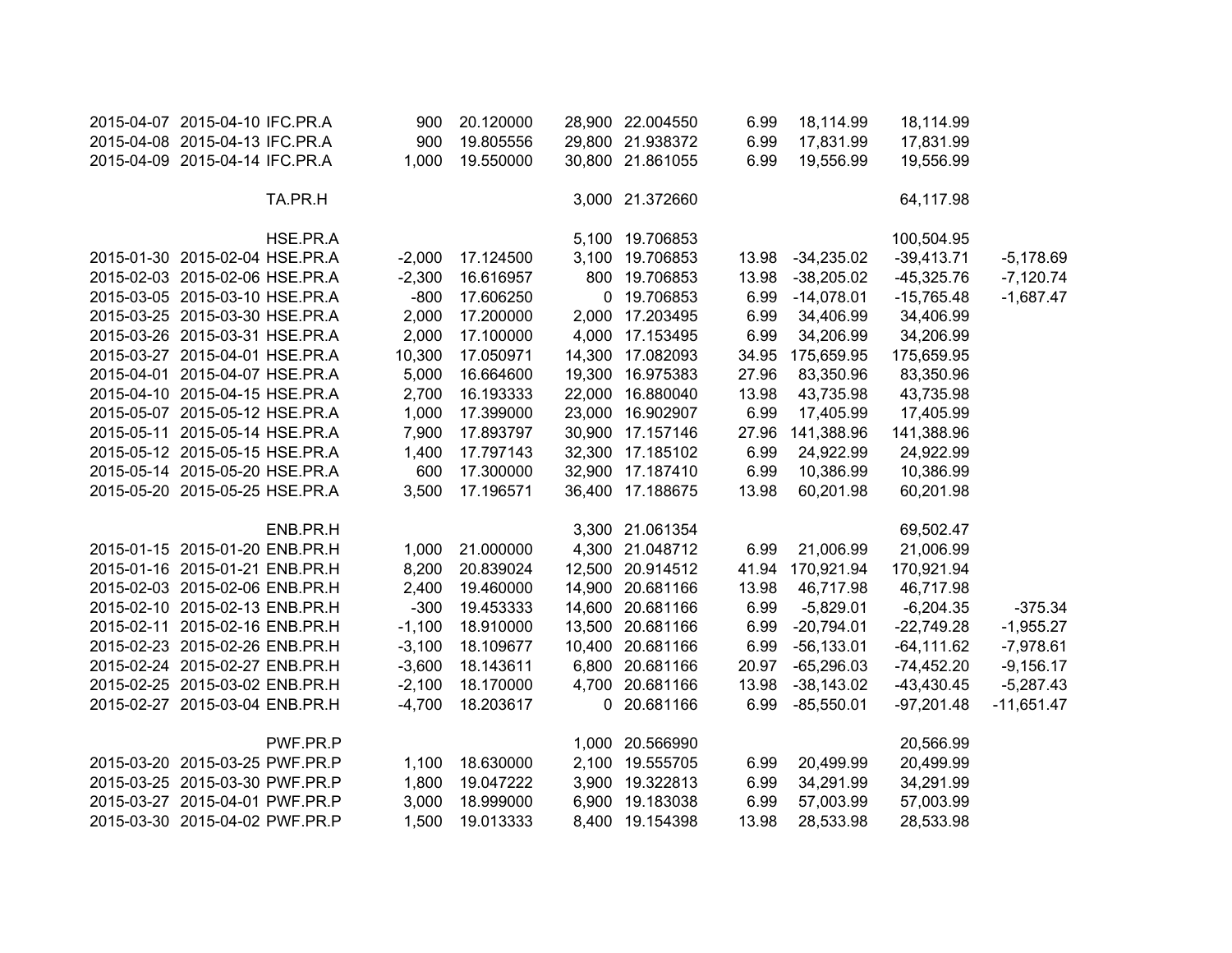| 2015-04-01 2015-04-07 PWF.PR.P |          | 2,000    | 18.700000        |       | 10,400 19.068358 | 13.98 | 37,413.98         | 37,413.98     |             |
|--------------------------------|----------|----------|------------------|-------|------------------|-------|-------------------|---------------|-------------|
| 2015-04-07 2015-04-10 PWF.PR.P |          | 700      | 18.180000        |       | 11,100 19.012965 | 6.99  | 12,732.99         | 12,732.99     |             |
| 2015-04-08 2015-04-13 PWF.PR.P |          | 1,800    | 18.100000        |       | 12,900 18.886116 | 6.99  | 32,586.99         | 32,586.99     |             |
| 2015-04-10 2015-04-15 PWF.PR.P |          | 1,700    | 17.274706        |       | 14,600 18.698965 | 6.99  | 29,373.99         | 29,373.99     |             |
| 2015-04-16 2015-04-21 PWF.PR.P |          | 2,400    | 17.355000        |       | 17,000 18.510051 | 13.98 | 41,665.98         | 41,665.98     |             |
| 2015-04-17 2015-04-22 PWF.PR.P |          | 1,300    | 17.349231        |       | 18,300 18.427970 | 6.99  | 22,560.99         | 22,560.99     |             |
| 2015-05-01 2015-05-06 PWF.PR.P |          | 4,000    | 18.750000        |       | 22,300 18.486674 | 20.97 | 75,020.97         | 75,020.97     |             |
| 2015-06-02 2015-06-05 PWF.PR.P |          | 1,400    | 18.475714        |       | 23,700 18.486321 | 6.99  | 25,872.99         | 25,872.99     |             |
| 2015-06-03 2015-06-08 PWF.PR.P |          | 100      | 18.520000        |       | 23,800 18.486757 | 6.99  | 1,858.99          | 1,858.99      |             |
| 2015-06-04 2015-06-09 PWF.PR.P |          | 1,000    | 18.520000        |       | 24,800 18.488379 | 6.99  | 18,526.99         | 18,526.99     |             |
| 2015-06-05 2015-06-10 PWF.PR.P |          | 500      | 18.319000        |       | 25,300 18.485308 | 6.99  | 9,166.49          | 9,166.49      |             |
|                                | AZP.PR.C |          |                  |       | 2,700 12.561608  |       |                   | 33,916.34     |             |
|                                | TRP.PR.F |          |                  |       | 22,000 21.135649 |       |                   | 464,984.28    |             |
| 2015-01-02 2015-01-07 TRP.PR.F |          |          | -7,500 22.394000 |       | 14,500 21.135649 |       | 27.96 -167,927.04 | $-158,517.37$ | 9,409.67    |
| 2015-01-05 2015-01-08 TRP.PR.F |          | $-5,700$ | 22.080175        |       | 8,800 21.135649  |       | 27.96 -125,829.04 | $-120,473.20$ | 5,355.84    |
| 2015-01-06 2015-01-09 TRP.PR.F |          | $-1,000$ | 21.881000        |       | 7,800 21.135649  |       | 6.99 -21,874.01   | $-21,135.65$  | 738.36      |
| 2015-01-07 2015-01-12 TRP.PR.F |          | $-1,400$ | 21.635714        |       | 6,400 21.135649  | 6.99  | $-30,283.01$      | $-29,589.91$  | 693.10      |
| 2015-01-08 2015-01-13 TRP.PR.F |          | $-2,500$ | 22.140000        |       | 3,900 21.135649  | 20.97 | $-55,329.03$      | $-52,839.12$  | 2,489.91    |
| 2015-01-09 2015-01-14 TRP.PR.F |          | $-3,900$ | 22.000769        |       | 0 21.135649      | 13.98 | $-85,789.02$      | $-82,429.03$  | 3,359.99    |
| 2015-01-28 2015-02-02 TRP.PR.F |          | 2,400    | 19.399583        |       | 2,400 19.405408  | 13.98 | 46,572.98         | 46,572.98     |             |
| 2015-01-29 2015-02-03 TRP.PR.F |          | 1,000    | 19.200000        |       | 3,400 19.347050  | 6.99  | 19,206.99         | 19,206.99     |             |
| 2015-02-03 2015-02-06 TRP.PR.F |          | 300      | 18.500000        |       | 3,700 19.280259  | 6.99  | 5,556.99          | 5,556.99      |             |
| 2015-02-04 2015-02-07 TRP.PR.F |          | 2,000    | 18.200000        |       | 5,700 18.903674  | 13.98 | 36,413.98         | 36,413.98     |             |
| 2015-02-06 2015-02-11 TRP.PR.F |          | 2,600    | 18.216923        |       | 8,300 18.690231  | 13.98 | 47,377.98         | 47,377.98     |             |
| 2015-02-09 2015-02-12 TRP.PR.F |          | 3,400    | 18.110294        |       | 11,700 18.522897 | 13.98 | 61,588.98         | 61,588.98     |             |
| 2015-02-10 2015-02-13 TRP.PR.F |          | 7,000    | 17.999714        |       | 18,700 18.328548 | 27.96 | 126,025.96        | 126,025.96    |             |
| 2015-02-17 2015-02-20 TRP.PR.F |          | 3,200    | 18.493750        |       | 21,900 18.353326 | 13.98 | 59,193.98         | 59,193.98     |             |
| 2015-02-18 2015-02-23 TRP.PR.F |          | 3,000    | 18.700000        |       | 24,900 18.395936 | 20.97 | 56,120.97         | 56,120.97     |             |
| 2015-03-25 2015-03-30 TRP.PR.F |          | 1,000    | 19.050000        |       | 25,900 18.421459 | 6.99  | 19,056.99         | 19,056.99     |             |
| 2015-06-29 2015-07-03 TRP.PR.F |          | $-3,000$ | 18.825000        |       | 22,900 18.421459 | 13.98 | $-56,461.02$      | $-55,264.38$  | 1,196.64    |
| 2015-01-08 2015-01-13 TRP.PR.B |          | 3,500    | 18.000000        |       | 3,500 18.003994  | 13.98 | 63,013.98         | 63,013.98     |             |
| 2015-01-29 2015-02-03 TRP.PR.B |          | 3,200    | 14.990000        |       | 6,700 16.566561  | 13.98 | 47,981.98         | 47,981.98     |             |
| 2015-02-09 2015-02-12 TRP.PR.B |          | $-1,600$ | 15.065000        | 5,100 | 16.566561        | 6.99  | $-24,097.01$      | $-26,506.50$  | $-2,409.49$ |
| 2015-02-10 2015-02-13 TRP.PR.B |          | $-800$   | 15.310000        |       | 4,300 16.566561  | 6.99  | $-12,241.01$      | $-13,253.25$  | $-1,012.24$ |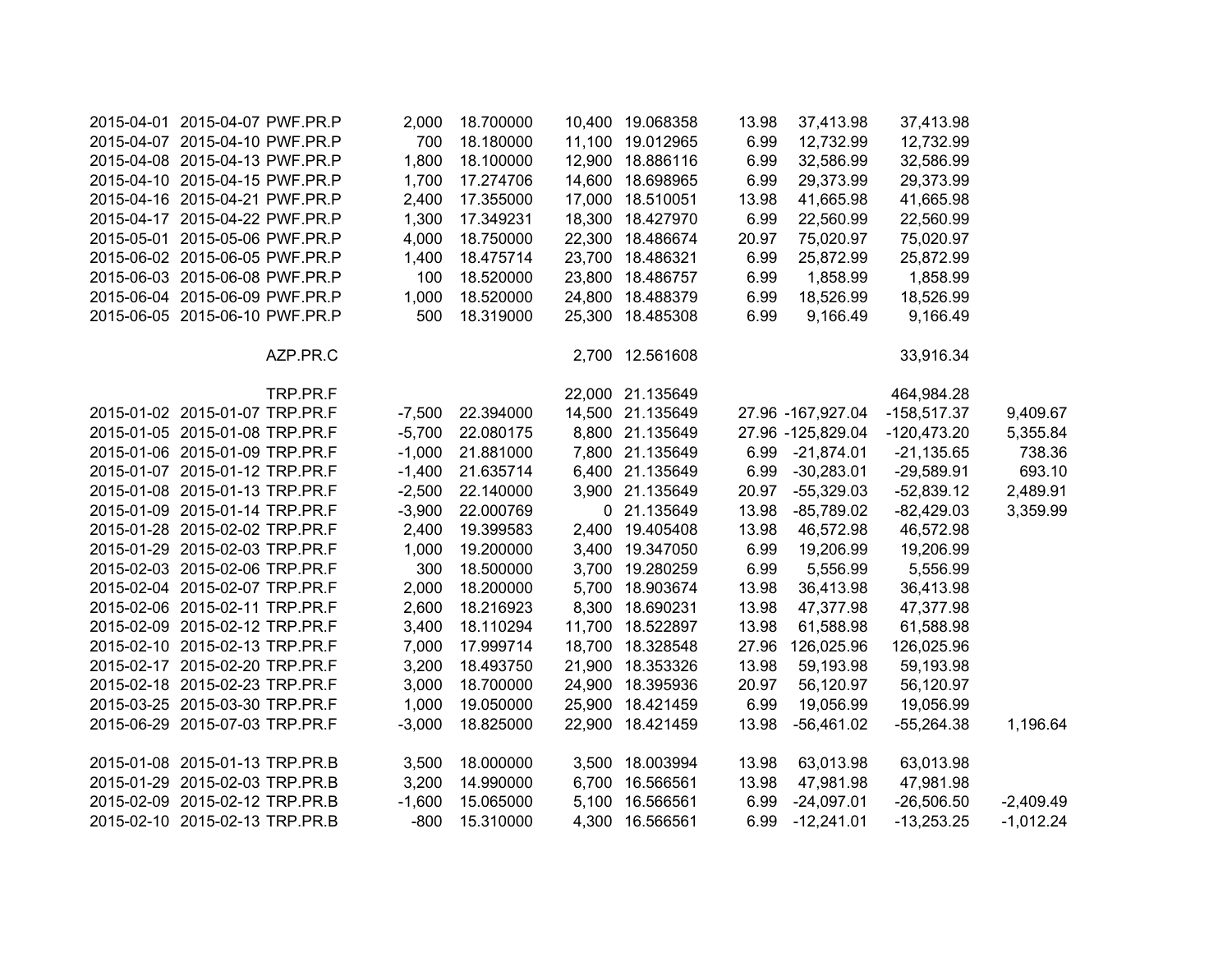| 2015-02-11 2015-02-16 TRP.PR.B | $-300$   | 15.200000 | 4,000 16.566561  | 6.99  | $-4,553.01$      | $-4,969.97$  | $-416.96$   |
|--------------------------------|----------|-----------|------------------|-------|------------------|--------------|-------------|
| 2015-02-17 2015-02-20 TRP.PR.B | $-3,200$ | 14.902188 | 800 16.566561    | 13.98 | -47,673.02       | $-53,013.00$ | $-5,339.97$ |
| 2015-03-20 2015-03-25 TRP.PR.B | 600      | 15.300000 | 1,400 16.028742  | 6.99  | 9,186.99         | 9,186.99     |             |
| 2015-03-24 2015-03-27 TRP.PR.B | 1,800    | 15.490000 | 3,200 15.727884  | 6.99  | 27,888.99        | 27,888.99    |             |
| 2015-03-25 2015-03-30 TRP.PR.B | 1,500    | 15.495333 | 4,700 15.655153  | 6.99  | 23,249.99        | 23,249.99    |             |
| 2015-03-30 2015-04-02 TRP.PR.B | 2,000    | 15.110000 | 6,700 15.494507  | 13.98 | 30,233.98        | 30,233.98    |             |
| 2015-04-01 2015-04-07 TRP.PR.B | 4,300    | 14.968140 | 11,000 15.290652 | 20.97 | 64,383.97        | 64,383.97    |             |
| 2015-04-10 2015-04-15 TRP.PR.B | $-1,000$ | 13.973000 | 10,000 15.290652 | 6.99  | $-13,966.01$     | $-15,290.65$ | $-1,324.64$ |
| 2015-04-16 2015-04-21 TRP.PR.B | $-2,700$ | 13.712593 | 7,300 15.290652  | 6.99  | $-37,017.01$     | $-41,284.76$ | $-4,267.75$ |
| 2015-04-24 2015-04-29 TRP.PR.B | $-1,000$ | 14.750000 | 6,300 15.290652  | 6.99  | $-14,743.01$     | $-15,290.65$ | $-547.64$   |
| 2015-05-07 2015-05-12 TRP.PR.B | $-1,000$ | 15.700000 | 5,300 15.290652  | 6.99  | $-15,693.01$     | $-15,290.65$ | 402.36      |
| 2015-05-11 2015-05-14 TRP.PR.B | $-3,100$ | 15.921290 | 2,200 15.290652  | 13.98 | $-49,342.02$     | $-47,401.02$ | 1,941.00    |
| 2015-05-12 2015-05-15 TRP.PR.B | $-2,200$ | 15.800000 | 0 15.290652      | 6.99  | $-34,753.01$     | $-33,639.43$ | 1,113.58    |
|                                |          |           |                  |       |                  |              |             |
| 2015-01-21 2015-01-26 BNS.PR.Y | 200      | 22.900000 | 200 22.934950    | 6.99  | 4,586.99         | 4,586.99     |             |
| 2015-02-20 2015-02-25 BNS.PR.Y | 2,000    | 21.997000 | 2,200 22.085445  | 6.99  | 44,000.99        | 44,000.99    |             |
| 2015-03-17 2015-03-20 BNS.PR.Y | $-2,200$ | 22.300000 | 0 22.085445      | 6.99  | $-49,053.01$     | -48,587.98   | 465.03      |
| 2015-04-10 2015-04-15 BNS.PR.Y | 1,600    | 21.645625 | 1,600 21.649994  | 6.99  | 34,639.99        | 34,639.99    |             |
| 2015-04-13 2015-04-16 BNS.PR.Y | 1,100    | 21.640000 | 2,700 21.648511  | 6.99  | 23,810.99        | 23,810.99    |             |
| 2015-04-27 2015-04-30 BNS.PR.Y | $-1,200$ | 22.120833 | 1,500 21.648511  | 13.98 | $-26,531.02$     | $-25,978.21$ | 552.81      |
| 2015-04-27 2015-04-30 BNS.PR.Y | 1,200    | 22.061667 | 2,700 21.837314  | 13.98 | 26,487.98        | 26,487.98    |             |
| 2015-04-28 2015-05-01 BNS.PR.Y | $-1,400$ | 22.300000 | 1,300 21.837314  | 6.99  | $-31,213.01$     | $-30,572.24$ | 640.77      |
| 2015-04-29 2015-05-04 BNS.PR.Y | $-1,300$ | 22.493846 | 0 21.837314      | 6.99  | $-29,235.01$     | $-28,388.51$ | 846.50      |
|                                |          |           |                  |       |                  |              |             |
| 2015-01-22 2015-01-27 BNS.PR.Z | 3,200    | 24.052188 | 3,200 24.058741  | 20.97 | 76,987.97        | 76,987.97    |             |
| 2015-02-06 2015-02-11 BNS.PR.Z | 2,100    | 23.148095 | 5,300 23.700557  | 13.98 | 48,624.98        | 48,624.98    |             |
| 2015-02-17 2015-02-20 BNS.PR.Z | 1,700    | 23.200000 | 7,000 23.580990  | 13.98 | 39,453.98        | 39,453.98    |             |
| 2015-02-25 2015-03-02 BNS.PR.Z | 1,100    | 23.050000 | 8,100 23.509743  | 6.99  | 25,361.99        | 25,361.99    |             |
| 2015-03-05 2015-03-10 BNS.PR.Z | 1,000    | 23.140000 | 9,100 23.469880  | 6.99  | 23,146.99        | 23,146.99    |             |
| 2015-03-10 2015-03-13 BNS.PR.Z | $-1,000$ | 23.300000 | 8,100 23.469880  | 6.99  | $-23,293.01$     | $-23,469.88$ | $-176.87$   |
| 2015-03-11 2015-03-16 BNS.PR.Z | $-100$   | 23.370000 | 8,000 23.469880  | 6.99  | $-2,330.01$      | $-2,346.99$  | $-16.98$    |
| 2015-03-17 2015-03-20 BNS.PR.Z | $-100$   | 23.260000 | 7,900 23.469880  | 6.99  | $-2,319.01$      | $-2,346.99$  | $-27.98$    |
| 2015-03-18 2015-03-23 BNS.PR.Z | $-2,500$ | 23.309000 | 5,400 23.469880  | 13.98 | $-58,258.52$     | $-58,674.70$ | $-416.18$   |
| 2015-03-19 2015-03-24 BNS.PR.Z | $-2,400$ | 23.321667 | 3,000 23.469880  | 13.98 | $-55,958.02$     | $-56,327.71$ | $-369.69$   |
| 2015-04-01 2015-04-07 BNS.PR.Z | 4,900    | 23.777551 | 7,900 23.661599  |       | 6.99 116,516.99  | 116,516.99   |             |
| 2015-04-02 2015-04-08 BNS.PR.Z | 5,000    | 23.191600 | 12,900 23.479971 | 6.99  | 115,964.99       | 115,964.99   |             |
| 2015-04-06 2015-04-09 BNS.PR.Z | 5,900    | 23.169831 | 18,800 23.384499 |       | 34.95 136,736.95 | 136,736.95   |             |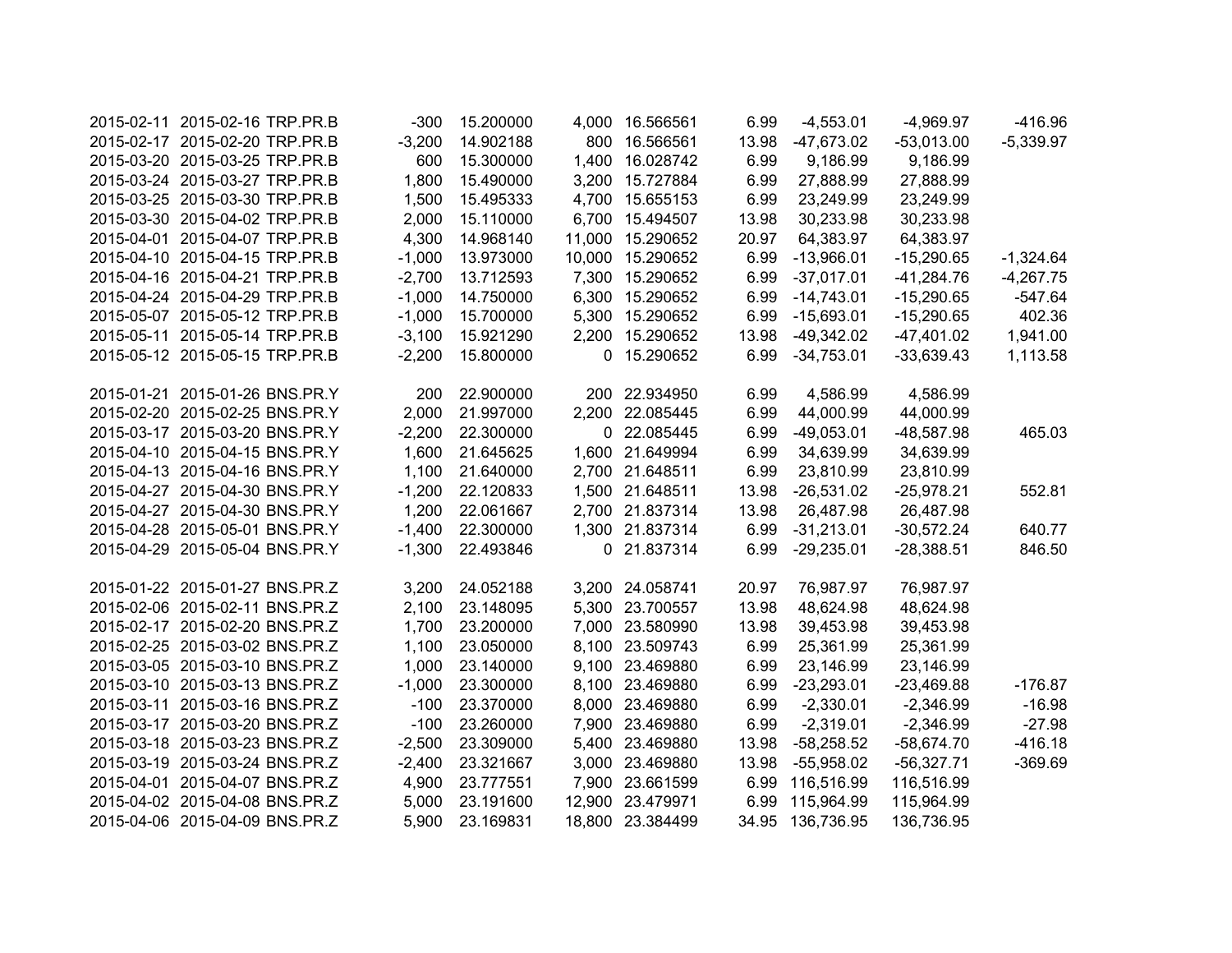| 2015-04-13 2015-04-16 BNS.PR.Z | 900      | 22.450000 | 19,700 23.342161 | 6.99  | 20,211.99         | 20,211.99     |             |
|--------------------------------|----------|-----------|------------------|-------|-------------------|---------------|-------------|
| 2015-04-14 2015-04-19 BNS.PR.Z | 100      | 22.350000 | 19,800 23.337503 | 6.99  | 2,241.99          | 2,241.99      |             |
| 2015-04-30 2015-05-05 BNS.PR.Z | $-3,800$ | 23.039737 | 16,000 23.337503 | 27.96 | $-87,523.04$      | $-88,682.51$  | $-1,159.47$ |
| 2015-05-01 2015-05-06 BNS.PR.Z | $-4,400$ | 23.197273 | 11,600 23.337503 |       | 20.97 -102,047.03 | $-102,685.01$ | $-637.98$   |
| 2015-05-05 2015-05-08 BNS.PR.Z | $-200$   | 23.460000 | 11,400 23.337503 | 6.99  | $-4,685.01$       | $-4,667.50$   | 17.51       |
| 2015-05-08 2015-05-13 BNS.PR.Z | $-1,400$ | 23.464286 | 10,000 23.337503 | 6.99  | $-32,843.01$      | $-32,672.50$  | 170.51      |
| 2015-05-13 2015-05-19 BNS.PR.Z | $-1,400$ | 23.780714 | 8,600 23.337503  | 6.99  | $-33,286.01$      | $-32,672.50$  | 613.51      |
| 2015-05-14 2015-05-20 BNS.PR.Z | $-1,700$ | 23.715882 | 6,900 23.337503  | 6.99  | $-40,310.01$      | $-39,673.75$  | 636.25      |
| 2015-05-19 2015-05-22 BNS.PR.Z | $-1,200$ | 23.770000 | 5,700 23.337503  | 6.99  | $-28,517.01$      | $-28,005.00$  | 512.01      |
| 2015-01-30 2015-02-04 FFH.PR.I | 300      | 19.000000 | 300 19.023300    | 6.99  | 5,706.99          | 5,706.99      |             |
| 2015-02-03 2015-02-06 FFH.PR.I | 2,000    | 19.282000 | 2,300 19.251296  | 6.99  | 38,570.99         | 38,570.99     |             |
| 2015-03-20 2015-03-25 FFH.PR.I | 300      | 18.503333 | 2,600 19.167681  | 6.99  | 5,557.99          | 5,557.99      |             |
| 2015-04-29 2015-05-04 FFH.PR.I | 1,300    | 18.727692 | 3,900 19.022810  | 6.99  | 24,352.99         | 24,352.99     |             |
| 2015-01-30 2015-02-04 ENB.PR.B | 1,000    | 20.050000 | 1,000 20.056990  | 6.99  | 20,056.99         | 20,056.99     |             |
| 2015-02-02 2015-02-05 ENB.PR.B | 1,100    | 19.811818 | 2,100 19.931895  | 6.99  | 21,799.99         | 21,799.99     |             |
| 2015-01-30 2015-02-04 ENB.PR.Y | 800      | 20.150000 | 800 20.158738    | 6.99  | 16,126.99         | 16,126.99     |             |
| 2015-02-27 2015-03-04 ENB.PR.Y | 1,300    | 19.643846 | 2,100 19.843324  | 6.99  | 25,543.99         | 25,543.99     |             |
| 2015-02-04 2015-02-07 BMO.PR.Q | 5,700    | 22.084912 | 5,700 22.089817  | 27.96 | 125,911.96        | 125,911.96    |             |
| 2015-03-10 2015-03-13 BMO.PR.Q | $-1,000$ | 23.440000 | 4,700 22.089817  | 6.99  | $-23,433.01$      | $-22,089.82$  | 1,343.19    |
| 2015-03-11 2015-03-16 BMO.PR.Q | $-1,700$ | 23.303529 | 3,000 22.089817  | 13.98 | $-39,602.02$      | $-37,552.69$  | 2,049.33    |
| 2015-03-13 2015-03-18 BMO.PR.Q | $-3,000$ | 23.519667 | 0 22.089817      | 6.99  | $-70,552.01$      | $-66,269.45$  | 4,282.56    |
| 2015-04-07 2015-04-10 BMO.PR.Q | 1,100    | 22.761818 | 1,100 22.768173  | 6.99  | 25,044.99         | 25,044.99     |             |
| 2015-04-13 2015-04-16 BMO.PR.Q | 1,100    | 22.370000 | 2,200 22.572264  | 6.99  | 24,613.99         | 24,613.99     |             |
| 2015-04-21 2015-04-24 BMO.PR.Q | 1,000    | 22.440000 | 3,200 22.533116  | 6.99  | 22,446.99         | 22,446.99     |             |
| 2015-04-22 2015-04-27 BMO.PR.Q | 2,200    | 22.500000 | 5,400 22.522213  | 13.98 | 49,513.98         | 49,513.98     |             |
| 2015-04-23 2015-04-28 BMO.PR.Q | 3,500    | 22.460286 | 8,900 22.499430  | 13.98 | 78,624.98         | 78,624.98     |             |
| 2015-04-24 2015-04-29 BMO.PR.Q | 400      | 22.500000 | 9,300 22.500207  | 6.99  | 9,006.99          | 9,006.99      |             |
| 2015-04-28 2015-05-01 BMO.PR.Q | 2,900    | 22.866552 | 12,200 22.588435 | 13.98 | 66,326.98         | 66,326.98     |             |
| 2015-04-29 2015-05-04 BMO.PR.Q | 1,300    | 22.942308 | 13,500 22.623029 | 6.99  | 29,831.99         | 29,831.99     |             |
| 2015-04-30 2015-05-05 BMO.PR.Q | $-2,600$ | 23.015000 | 10,900 22.623029 | 13.98 | $-59,825.02$      | $-58,819.88$  | 1,005.14    |
| 2015-05-11 2015-05-14 BMO.PR.Q | $-4,300$ | 23.360000 | 6,600 22.623029  |       | 20.97 -100,427.03 | $-97,279.02$  | 3,148.01    |
| 2015-02-10 2015-02-13 ENB.PR.F | 700      | 21.270000 | 700 21.279986    | 6.99  | 14,895.99         | 14,895.99     |             |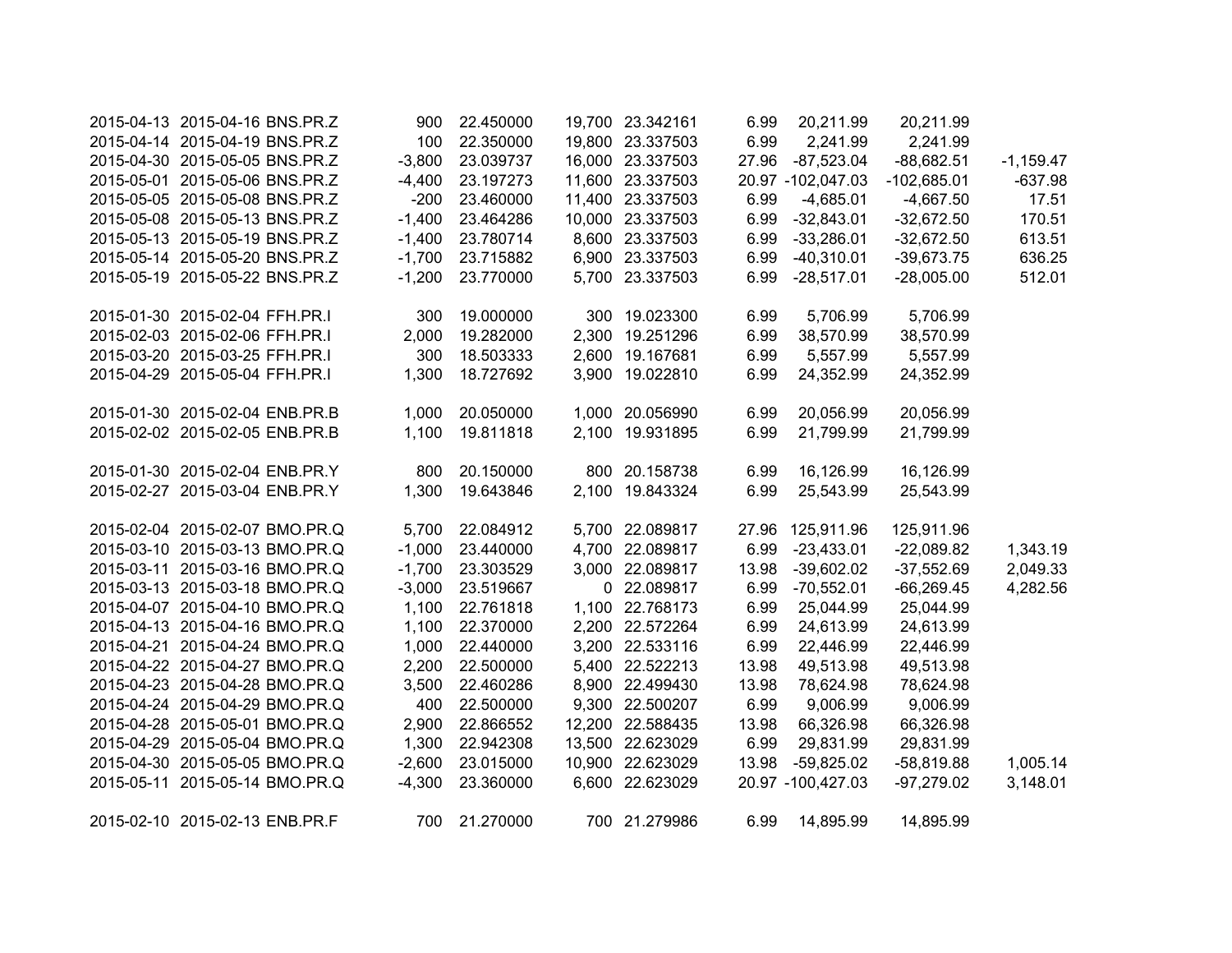| 2015-02-11 2015-02-16 ENB.PR.F | 1,000    | 20.844000 |       | 1,700 21.027635 | 6.99  | 20,850.99    | 20,850.99    |           |
|--------------------------------|----------|-----------|-------|-----------------|-------|--------------|--------------|-----------|
| 2015-02-17 2015-02-20 CU.PR.G  | 200      | 23.500000 |       | 200 23.534950   | 6.99  | 4,706.99     | 4,706.99     |           |
| 2015-02-20 2015-02-25 CU.PR.G  | 2,000    | 23.742000 |       | 2,200 23.726355 | 6.99  | 47,490.99    | 47,490.99    |           |
| 2015-02-23 2015-02-26 CU.PR.G  | $-1,000$ | 23.780000 |       | 1,200 23.726355 | 6.99  | $-23,773.01$ | $-23,726.35$ | 46.66     |
| 2015-02-27 2015-03-04 CU.PR.G  | $-1,200$ | 23.800000 |       | 0 23.726355     | 6.99  | $-28,553.01$ | $-28,471.63$ | 81.38     |
| 2015-02-19 2015-02-24 CU.PR.F  | 3,200    | 23.742188 |       | 3,200 23.746557 | 13.98 | 75,988.98    | 75,988.98    |           |
| 2015-03-09 2015-03-12 CU.PR.F  | 1,000    | 23.610000 |       | 4,200 23.715708 | 6.99  | 23,616.99    | 23,616.99    |           |
| 2015-03-18 2015-03-23 CU.PR.F  | $-700$   | 23.754286 |       | 3,500 23.715708 | 6.99  | $-16,621.01$ | $-16,601.00$ | 20.01     |
| 2015-03-20 2015-03-25 CU.PR.F  | $-1,000$ | 24.080000 |       | 2,500 23.715708 | 6.99  | $-24,073.01$ | $-23,715.71$ | 357.30    |
| 2015-03-24 2015-03-27 CU.PR.F  | $-1,600$ | 23.903750 |       | 900 23.715708   | 13.98 | $-38,232.02$ | $-37,945.13$ | 286.89    |
| 2015-03-25 2015-03-30 CU.PR.F  | $-900$   | 23.885556 |       | 0 23.715708     | 6.99  | $-21,490.01$ | $-21,344.14$ | 145.87    |
| 2015-02-23 2015-02-26 ENB.PR.T | 1,000    | 19.800000 |       | 1,000 19.806990 | 6.99  | 19,806.99    | 19,806.99    |           |
| 2015-02-24 2015-02-27 ENB.PR.T | 2,200    | 20.171818 |       | 3,200 20.062178 | 13.98 | 44,391.98    | 44,391.98    |           |
| 2015-02-25 2015-03-02 ENB.PR.T | 3,100    | 20.160000 |       | 6,300 20.112532 | 13.98 | 62,509.98    | 62,509.98    |           |
| 2015-02-27 2015-03-04 ENB.PR.T | 2,200    | 20.223182 |       | 8,500 20.142815 | 13.98 | 44,504.98    | 44,504.98    |           |
| 2015-02-23 2015-02-26 ENB.PR.P | 1,000    | 19.970000 |       | 1,000 19.976990 | 6.99  | 19,976.99    | 19,976.99    |           |
| 2015-05-01 2015-05-06 ENB.PR.P | $-300$   | 21.240000 |       | 700 19.976990   | 6.99  | $-6,365.01$  | $-5,993.10$  | 371.91    |
| 2015-02-23 2015-02-26 DFN.PR.A | 2,600    | 10.290000 |       | 2,600 10.292688 | 6.99  | 26,760.99    | 26,760.99    |           |
| 2015-02-24 2015-02-27 DFN.PR.A | 2,500    | 10.290000 |       | 5,100 10.292741 | 6.99  | 25,731.99    | 25,731.99    |           |
| 2015-02-25 2015-03-02 DFN.PR.A | 4,300    | 10.250000 | 9,400 | 10.273933       | 6.99  | 44,081.99    | 44,081.99    |           |
| 2015-03-20 2015-03-25 DFN.PR.A | $-3,500$ | 10.250000 | 5,900 | 10.273933       | 6.99  | $-35,868.01$ | $-35,958.77$ | $-90.76$  |
| 2015-04-02 2015-04-08 DFN.PR.A | $-5,900$ | 10.251695 | 0     | 10.273933       | 13.98 | $-60,471.02$ | $-60,616.20$ | $-145.18$ |
| 2015-02-24 2015-02-27 ENB.PR.N | 1,900    | 20.706842 |       | 1,900 20.710521 | 6.99  | 39,349.99    | 39,349.99    |           |
| 2015-05-01 2015-05-06 ENB.PR.N | 1,000    | 21.470000 | 2,900 | 20.974821       | 6.99  | 21,476.99    | 21,476.99    |           |
| 2015-02-27 2015-03-04 OSP.PR.A | 1,900    | 10.160000 |       | 1,900 10.163679 | 6.99  | 19,310.99    | 19,310.99    |           |
| 2015-03-02 2015-03-05 OSP.PR.A | 2,000    | 10.170000 |       | 3,900 10.168713 | 6.99  | 20,346.99    | 20,346.99    |           |
| 2015-03-03 2015-03-06 OSP.PR.A | 2,500    | 10.200000 |       | 6,400 10.182027 | 6.99  | 25,506.99    | 25,506.99    |           |
| 2015-03-23 2015-03-26 OSP.PR.A | $-1,000$ | 10.250000 | 5,400 | 10.182027       | 6.99  | $-10,243.01$ | $-10,182.03$ | 60.98     |
| 2015-03-24 2015-03-27 OSP.PR.A | $-2,000$ | 10.250000 | 3,400 | 10.182027       | 6.99  | $-20,493.01$ | $-20,364.05$ | 128.96    |
| 2015-04-07 2015-04-10 OSP.PR.A | $-3,400$ | 10.220000 |       | 0 10.182027     | 6.99  | $-34,741.01$ | $-34,618.89$ | 122.12    |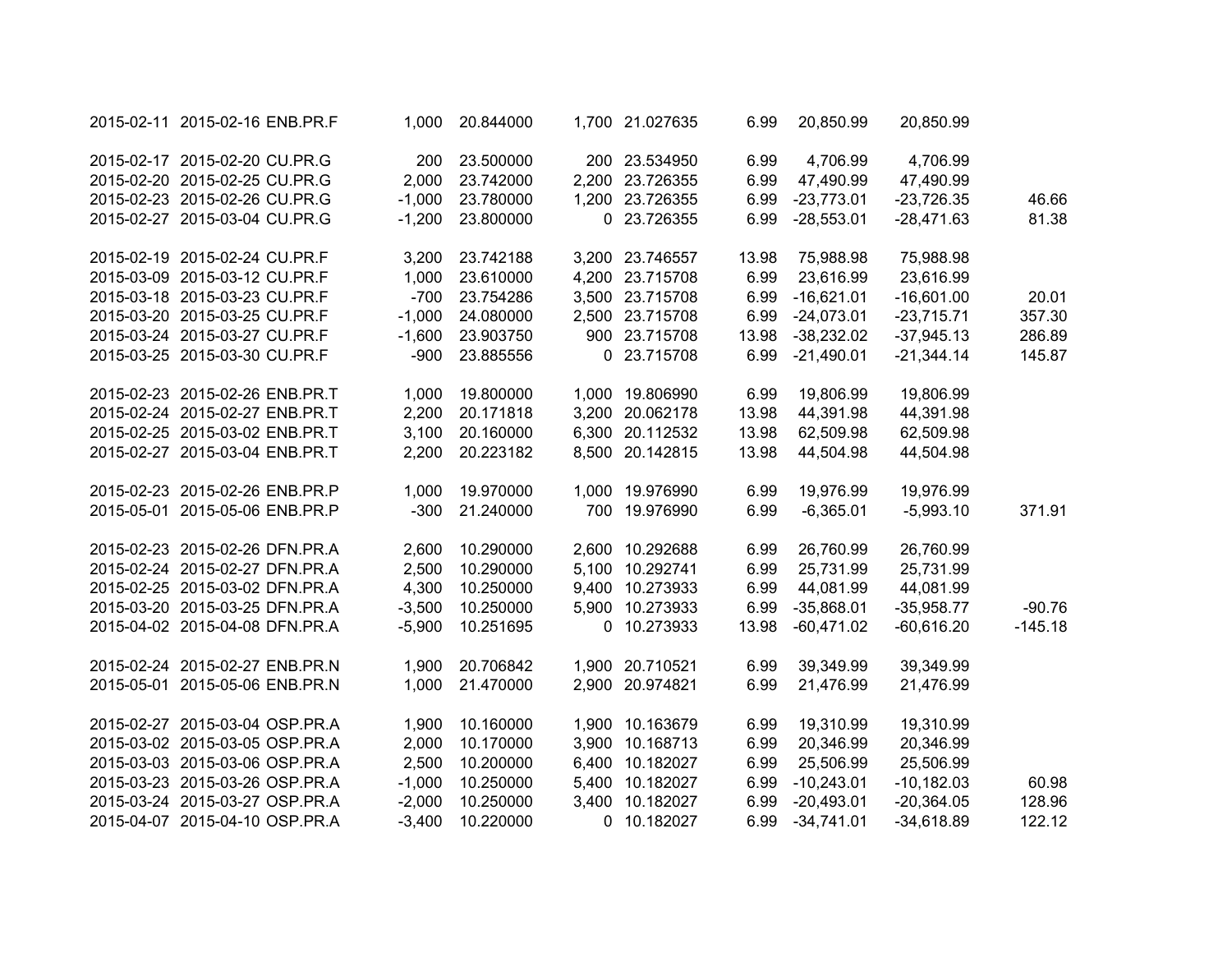| 2015-03-10 2015-03-13 BAM.PR.X | 1,300    | 19.133077 | 1,300 19.138454  | 6.99  | 24,879.99        | 24,879.99    |             |
|--------------------------------|----------|-----------|------------------|-------|------------------|--------------|-------------|
| 2015-03-13 2015-03-18 BAM.PR.X | 1,000    | 18.926000 | 2,300 19.049122  | 6.99  | 18,932.99        | 18,932.99    |             |
| 2015-04-21 2015-04-24 BAM.PR.X | $-2,300$ | 16.511739 | 0 19.049122      | 13.98 | $-37,963.02$     | $-43,812.98$ | $-5,849.96$ |
| 2015-04-30 2015-05-05 BAM.PR.X | 7,600    | 18.505395 | 7,600 18.508154  |       | 20.97 140,661.97 | 140,661.97   |             |
| 2015-05-01 2015-05-06 BAM.PR.X | 1,900    | 18.839474 | 9,500 18.575890  | 13.98 | 35,808.98        | 35,808.98    |             |
| 2015-05-05 2015-05-08 BAM.PR.X | 2,300    | 18.009130 | 11,800 18.466604 | 13.98 | 41,434.98        | 41,434.98    |             |
| 2015-05-12 2015-05-15 BAM.PR.X | 400      | 18.620000 | 12,200 18.472207 | 6.99  | 7,454.99         | 7,454.99     |             |
| 2015-05-19 2015-05-22 BAM.PR.X | 800      | 18.742500 | 13,000 18.489378 | 6.99  | 15,000.99        | 15,000.99    |             |
| 2015-06-01 2015-06-03 BAM.PR.X | 400      | 18.170000 | 13,400 18.480366 | 6.99  | 7,274.99         | 7,274.99     |             |
| 2015-03-18 2015-03-23 BAM.PR.N | 1,800    | 22.800000 | 1,800 22.803883  | 6.99  | 41,046.99        | 41,046.99    |             |
| 2015-06-17 2015-06-22 BAM.PR.N | 1,700    | 21.488235 | 3,500 22.168848  | 13.98 | 36,543.98        | 36,543.98    |             |
| 2015-06-18 2015-06-23 BAM.PR.N | 100      | 21.180000 | 3,600 22.143322  | 6.99  | 2,124.99         | 2,124.99     |             |
| 2015-03-20 2015-03-25 CPX.PR.C | 1,700    | 20.999412 | 1,700 21.007636  | 13.98 | 35,712.98        | 35,712.98    |             |
| 2015-03-23 2015-03-26 CPX.PR.C | 1,100    | 21.000000 | 2,800 21.009629  | 13.98 | 23,113.98        | 23,113.98    |             |
| 2015-03-24 2015-03-27 CPX.PR.C | 1,000    | 20.741000 | 3,800 20.940776  | 6.99  | 20,747.99        | 20,747.99    |             |
| 2015-03-20 2015-03-25 SLF.PR.H | 3,500    | 22.409714 | 3,500 22.415705  | 20.97 | 78,454.97        | 78,454.97    |             |
| 2015-03-24 2015-03-27 SLF.PR.H | 2,000    | 22.600000 | 5,500 22.483993  | 6.99  | 45,206.99        | 45,206.99    |             |
| 2015-03-30 2015-04-02 SLF.PR.H | 400      | 22.700000 | 5,900 22.499822  | 6.99  | 9,086.99         | 9,086.99     |             |
| 2015-03-31 2015-04-06 SLF.PR.H | 600      | 22.600000 | 6,500 22.510144  | 6.99  | 13,566.99        | 13,566.99    |             |
| 2015-06-01 2015-06-03 SLF.PR.H | 1,200    | 21.910833 | 7,700 22.417653  | 6.99  | 26,299.99        | 26,299.99    |             |
| 2015-03-23 2015-03-26 MFC.PR.M | 1,500    | 24.832000 | 1,500 24.841320  | 13.98 | 37,261.98        | 37,261.98    |             |
| 2015-04-01 2015-04-07 MFC.PR.M | 900      | 24.220000 | 2,400 24.611238  | 6.99  | 21,804.99        | 21,804.99    |             |
| 2015-05-20 2015-05-25 MFC.PR.M | $-2,400$ | 24.500000 | 0 24.611238      | 6.99  | $-58,793.01$     | $-59,066.97$ | $-273.96$   |
| 2015-03-23 2015-03-26 MFC.PR.K | 100      | 24.450000 | 100 24.519900    | 6.99  | 2,451.99         | 2,451.99     |             |
| 2015-03-24 2015-03-27 MFC.PR.N | 1,000    | 24.630000 | 1,000 24.636990  | 6.99  | 24,636.99        | 24,636.99    |             |
| 2015-03-27 2015-04-01 MFC.PR.N | $-1,000$ | 24.604000 | 0 24.636990      | 6.99  | $-24,597.01$     | $-24,636.99$ | $-39.98$    |
| 2015-04-17 2015-04-22 MFC.PR.N | 1,100    | 22.170000 | 1,100 22.176355  | 6.99  | 24,393.99        | 24,393.99    |             |
| 2015-04-02 2015-04-08 AIM.PR.A | 2,400    | 19.550000 | 2,400 19.552913  | 6.99  | 46,926.99        | 46,926.99    |             |
| 2015-04-06 2015-04-09 AIM.PR.A | 1,200    | 19.739167 | 3,600 19.616939  | 6.99  | 23,693.99        | 23,693.99    |             |